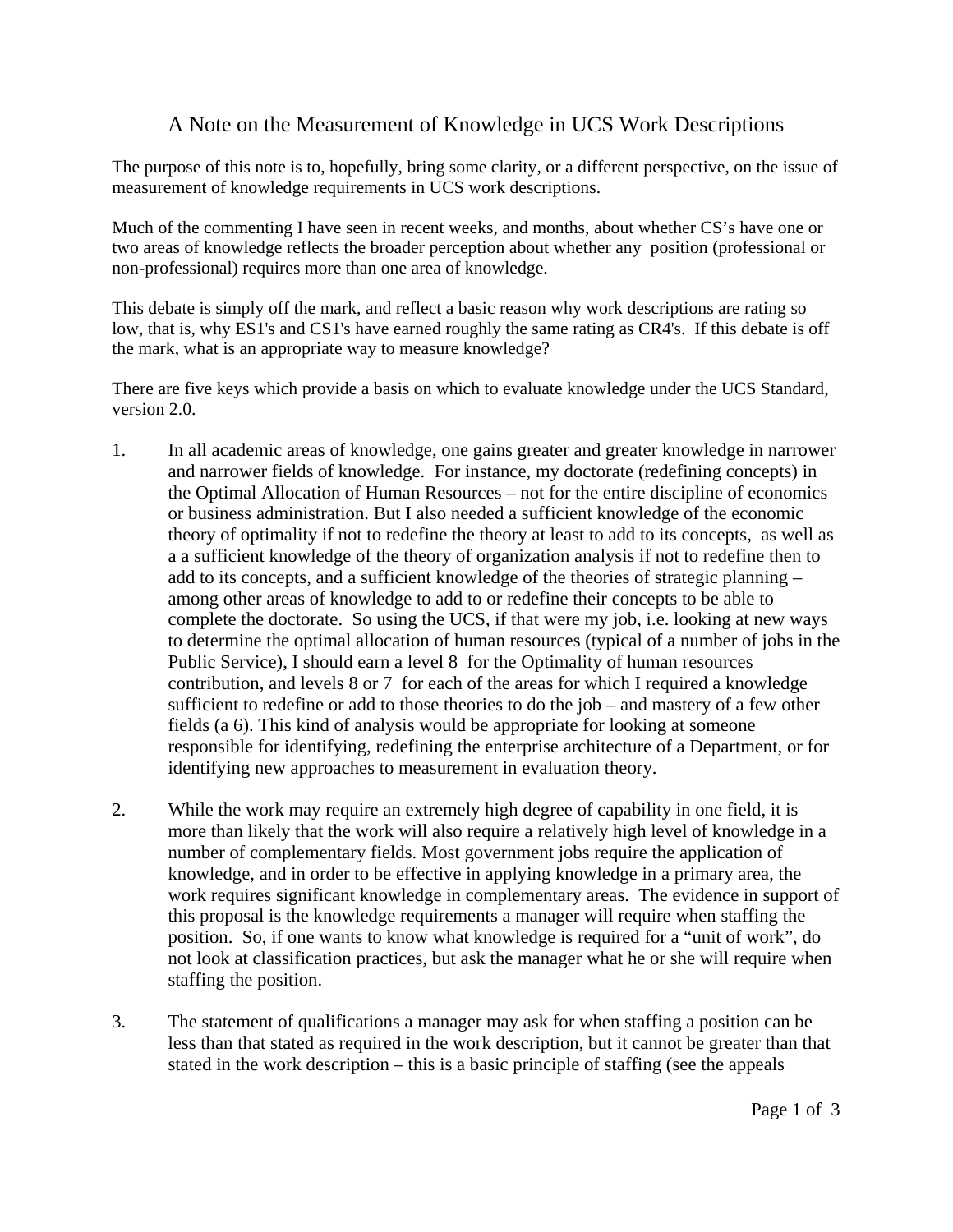literature). The reason for this is that one can ask for a little less than truly required on the expectation that the individual hired can grow into the full knowledge capabilities of the position. If we write work descriptions with a low level of knowledge requirement (say one area, low rating), the hands of the manager will be tied in what she or he can ask for in the statement of qualifications.

- 4. The UCS is the next step in the direction of human resource management in the Public Service being competency based. Attempting to write work descriptions with one or two broad areas of knowledge are not a sufficient basis on which to determine the true competency required by a unit of work – only a detailed, and accurate reflection of as many of the key areas of knowledge as possible will suffice. Will four do it? Maybe or maybe not, but four accurately calibrated areas is far more likely to serve competency management purposes, than one or two very broad areas of knowledge – which by definition cannot be finely calibrated.
- 5. As we shift the basis of evaluating work from duties and tasks or any other basis, to one of evaluating work based on knowledge and how it is used (e.g. for responsibility and effort required), there is no inherent reason why the current hierarchical arrangement will remain in place, and there is no reason why current relativities should remain true. When you shift the basis on which work is valued, then the valuation of individual work units may be significantly different relative to other work units than they had been heretofore. There will be a general tendency for knowledge requirements to reflect a progression in rank, but that is no guarantee that two positions in a hierarchical relationship to each other will retain that relationship. Therefore to try and reflect an existing hierarchy in the ratings of work units evaluated on a knowledge basis can only lead to undervaluing knowledge. The result we are getting all too often.

Putting these five keys together, what does it yield?

- 1. Managers must be looking at what a fully qualified individual doing a unit of work really requires to do that work optimally – not the performance of the incumbent (and not dumbed down to accommodate an individual)
- 2. Job Content Knowledge Application must reflect at least what is asked for by the manager in a statement of qualifications for staffing that work unit
- 3. There is no inherent reason why positions currently at different levels will remain at different levels when rated for knowledge and its application rather than duties and tasks.
- 4. Rewrite or revise work descriptions to reflect the knowledge profile required to do the work in a way that can be accurately calibrated using the UCS Version 2.0 and/or academic and/or competency understanding of knowledge and knowledge application.
- 5. Too many work descriptions, too many writers, too many evaluators, and too many managers still are operating under perceptions they learned under UCS version 1.0, and it is time to move on to Version 2.0 – if not, the failure to accurately reflect knowledge in these work descriptions will not be reversed.

Philémon Paquette, Ph.D.